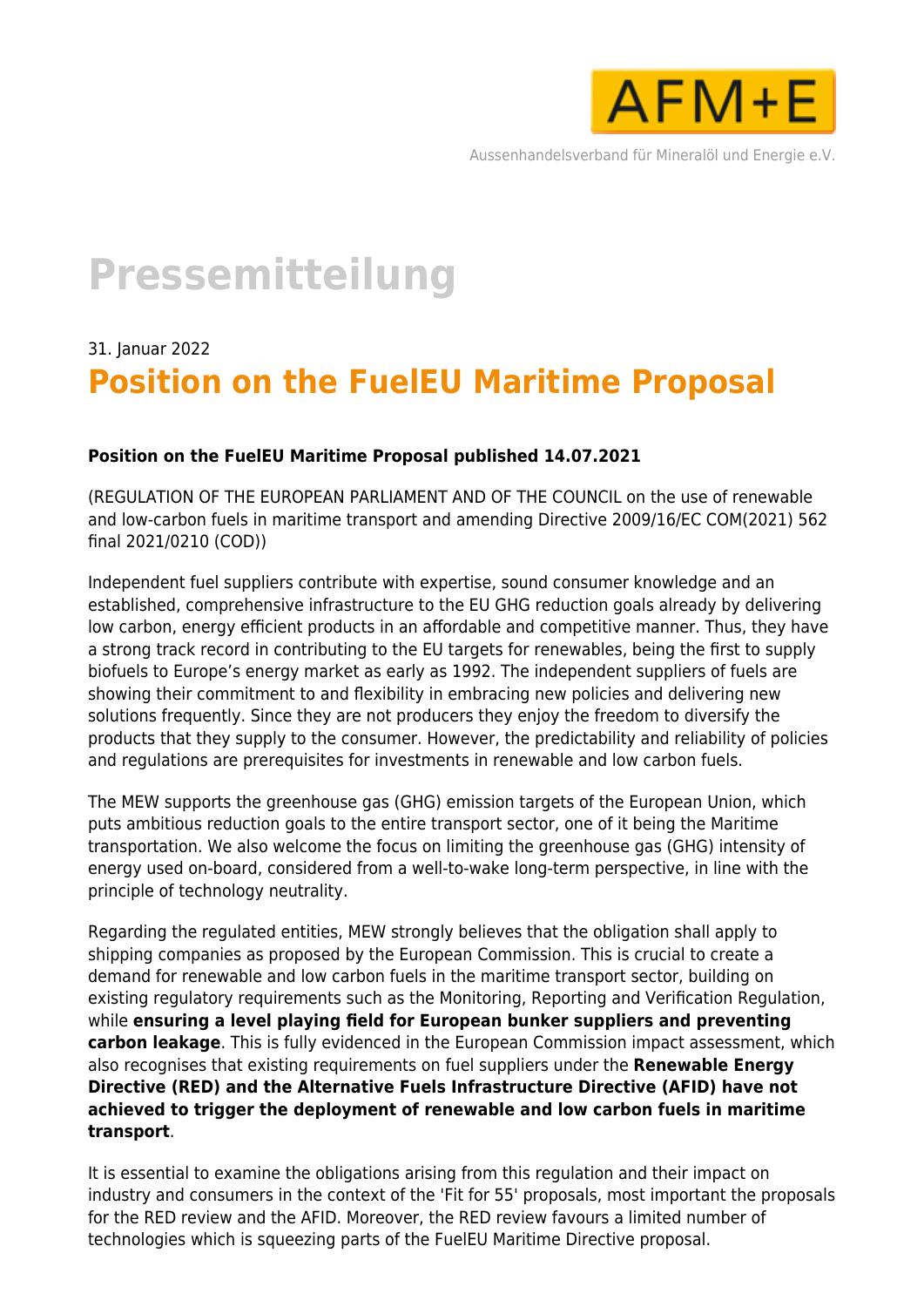

The MEW is calling on the Members of the European Parliament and the European Council the following points:

### 1. **The FuelEU Maritime Directive have under all circumstances to avoid the risks of carbon leakage and relocation of bunkering activities outside the EU.**

Maritime transport is THE utmost competitive international sector with ports competing globally rather than in Europe. The bunkering strategy has a huge impact on transportation costs, consequently the fuel price is the determining factor and ships leverage the flexibility when bunkering and would even accept detours – as seen i.e. as California raised bunker-fuel tax in 1991 (the market never really recovered after this shock), or recently in Hong Kong Covid-19 restrictions in 2020.

Regional regulations often risk to leave unintended backdoors and in this case, the MEW welcomes the EU-regulation as a first step to a worldwide agreement under the head of the International Maritime Organisation (IMO).

In order to proliferate and ease this process, the RED proposal needs to be adopted in order to promote a faster market supply of renewable fuels. We are convinced that options to reduce GHG emissions by using renewable fuels would be better accepted across the industry rather than rules and sanctions.

### 2. **Raising the ambition level for fossil free fuels balanced with an overall Fitfor-55 approach**

The MEW is convinced that fossil free fuels need a broader approach and their market introduction would be faster and more successful if parts of the Fit-For-55 package such as RED would not limit technologies. The spread of PtX technologies would grow much faster and penetrate the markets if they were not restricted to the maritime and aviation sector.

### 3. **Do not geopardize efforts in transport sector: FuelEu Maritime percentages proposed must be additional to fuels set in the RED.**

The availability of second generation biofuels derived from bio residues is rather limited across EU countries. Suppliers of renewable fuels have to comply with the RED sustainability criteria – or, alternatively have to pay penalties. For fuel suppliers therefore, it is essential to avoid a shift of the scarce renewable fuels from the road to the maritime sector.

### 4. **Avoid the export of fossil bunker fuels from Europe to low-cost countries in order to ensure a global GHG reduction.**

The MEW calls on the European Parliament and the Council to consider the displacement of fuels currently not allowed at Union ports. Since the all-over aim is to reduce GHG worldwide, and bunkering fuels of fossil origin constitute of by-products of refinery processes, it is essential to prevent the export of these by-products outside Europe but instead allow for other usage as source of energy due to the fact that controlled combustion on board would at least emit less